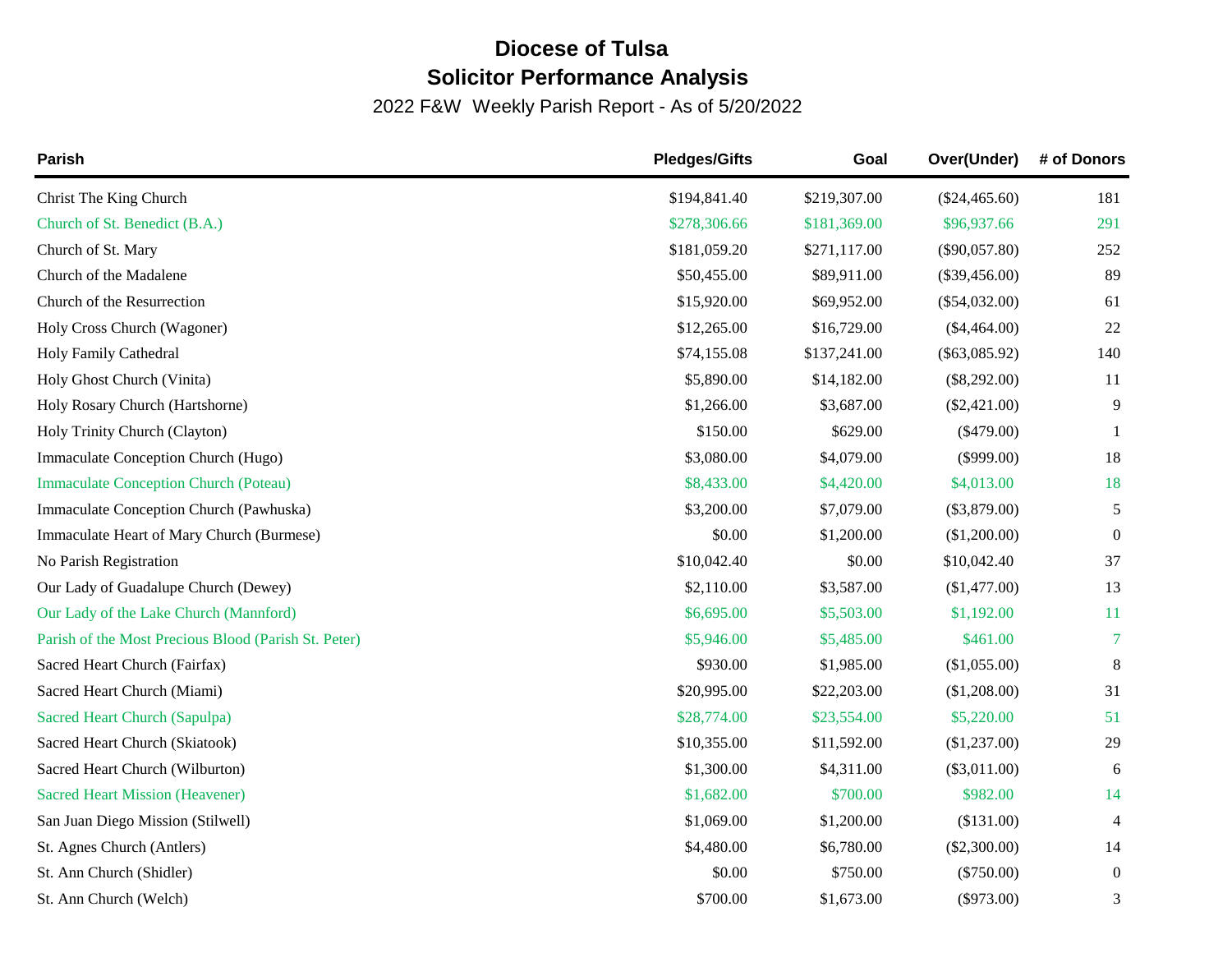| St. Anne Church (B.A.)                               | \$77,245.32  | \$42,586.00  | \$34,659.32     | 169            |
|------------------------------------------------------|--------------|--------------|-----------------|----------------|
| St. Anthony Church (Okmulgee)                        | \$7,714.00   | \$9,448.00   | (\$1,734.00)    | 38             |
| St. Augustine Church                                 | \$250.00     | \$2,752.00   | $(\$2,502.00)$  | 2              |
| St. Bernard of Clairvaux Church                      | \$179,895.85 | \$182,272.00 | $(\$2,376.15)$  | 265            |
| St. Brigid Church (Tahlequah)                        | \$15,459.31  | \$21,176.00  | $(\$5,716.69)$  | 39             |
| <b>St. Catherine Church</b>                          | \$19,260.00  | \$18,360.00  | \$900.00        | 50             |
| St. Catherine Church (Nowata)                        | \$2,260.00   | \$2,632.00   | $(\$372.00)$    | 9              |
| St. Catherine of Siena Church (Talihina)             | \$2,320.00   | \$4,137.00   | (\$1,817.00)    | 7              |
| St. Cecilia Church (Claremore)                       | \$37,433.00  | \$63,691.00  | $(\$26,258.00)$ | 99             |
| St. Clement Church (Bixby)                           | \$20,452.06  | \$41,345.00  | $(\$20,892.94)$ | 58             |
| St. Elizabeth Ann Seton (Spiro)                      | \$2,010.00   | \$1,281.00   | \$729.00        | 7              |
| St. Elizabeth Church (Grove)                         | \$15,636.00  | \$23,393.00  | $(\$7,757.00)$  | 55             |
| St. Frances of Rome Church (Langley)                 | \$9,075.00   | \$10,599.00  | (\$1,524.00)    | 18             |
| St. Francis deSales Church (Idabel)                  | \$4,440.00   | \$4,679.00   | $(\$239.00)$    | 37             |
| St. Francis Xavier Church                            | \$925.00     | \$6,174.00   | $(\$5,249.00)$  | 6              |
| St. Francis Xavier Church (Sallisaw)                 | \$4,790.00   | \$5,754.00   | $(\$964.00)$    | 17             |
| St. Francis Xavier Church (Stillwater)               | \$128,705.00 | \$82,000.00  | \$46,705.00     | 155            |
| St. Henry Church (Owasso)                            | \$59,574.35  | \$52,463.00  | \$7,111.35      | 127            |
| St. James Church (Bartlesville)                      | \$23,170.00  | \$32,158.00  | $(\$8,988.00)$  | 47             |
| St. John Before the Latin Gate Church (Bartlesville) | \$63,396.00  | \$74,950.00  | (\$11,554.00)   | 88             |
| St. John Church (McAlester)                          | \$26,592.00  | \$27,237.00  | $(\$645.00)$    | 52             |
| St. John Church (Pawnee)                             | \$1,273.00   | \$2,706.00   | (\$1,433.00)    | 6              |
| St. John the Evangelist Church (Stillwater)          | \$100.00     | \$8,000.00   | $(\$7,900.00)$  |                |
| St. John the Evangelist Church (Cookson)             | \$2,950.00   | \$1,931.00   | \$1,019.00      | 8              |
| St. Joseph Church                                    | \$6,855.40   | \$10,683.00  | $(\$3,827.60)$  | 21             |
| St. Joseph Church (Bristow)                          | \$7,461.00   | \$3,715.00   | \$3,746.00      | 18             |
| St. Joseph Church (Cleveland)                        | \$247.00     | \$1,552.00   | (\$1,305.00)    | 6              |
| St. Joseph Church (Hominy)                           | \$1,740.00   | \$862.00     | \$878.00        | 7              |
| St. Joseph Church (Krebs)                            | \$4,810.00   | \$9,023.00   | $(\$4,213.00)$  | 28             |
| St. Joseph Church (Muskogee)                         | \$46,997.00  | \$50,359.00  | $(\$3,362.00)$  | 111            |
| St. Joseph Church (Stigler)                          | \$470.00     | \$1,164.00   | $(\$694.00)$    | 4              |
| St. Joseph Church (Webbers Falls)                    | \$3,260.00   | \$3,026.00   | \$234.00        | 9              |
| St. Jude Church (Boswell)                            | \$2,222.00   | \$2,118.00   | \$104.00        | 7              |
| St. Kateri Tekakwitha Church (Roland)                | \$930.00     | \$868.00     | \$62.00         | 7 <sup>1</sup> |